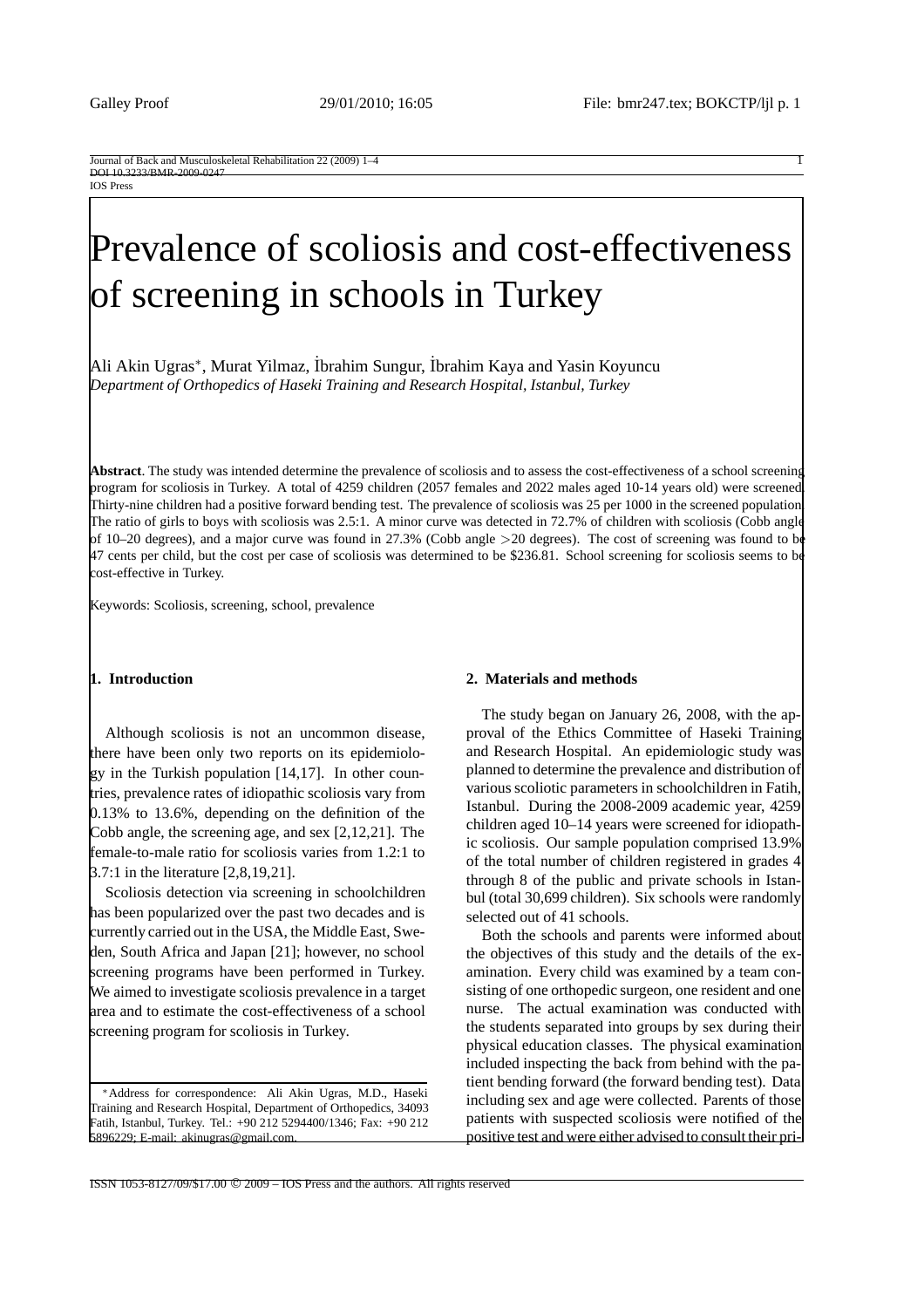|                                                     |        |         |         |        |         |         | A.A. Ugras et al. / Prevalence of scoliosis and cost-effectiveness of screening in schools in Turkey |         |         |
|-----------------------------------------------------|--------|---------|---------|--------|---------|---------|------------------------------------------------------------------------------------------------------|---------|---------|
| Table 1<br>Study sample (FBT: Forward bending test) |        |         |         |        |         |         |                                                                                                      |         |         |
|                                                     | Female |         |         | Male   |         |         | Total                                                                                                |         |         |
|                                                     | Number | Percent | Average | Number | Percent | Average | Number                                                                                               | Percent | Average |
|                                                     |        |         | age     |        | age     |         | age                                                                                                  |         |         |
| No. of children screened                            | 2057   | 48.2    | 12.3    | 2202   | 51.7    | 12.3    | 4259                                                                                                 | 100     | 12.3    |
| $(+)$ FBT                                           | 29     | 0.68    | 12.5    | 10     | 0.23    | 12.4    | 39                                                                                                   | 0.91    | 12.4    |
| Radiographic study                                  | 23     | 0.54    | 12.4    | 6      | 0.14    | 12.5    | 29                                                                                                   | 0.68    | 12.4    |
| Minor curve                                         | 6      | 0.14    | 12.5    |        | 0.04    | 11.5    | 8                                                                                                    | 0.18    | 12.3    |
| Major curve                                         | 2      | 0.04    | 13      |        | 0.02    | 13      | 3                                                                                                    | 0.07    | 13      |
| Total scoliosis                                     | 8      | 0.18    | 12.6    |        | 0.07    | 12      | 11                                                                                                   | 0.25    | 12.4    |

vate physician or were referred to Haseki Training and Research Hospital for further evaluation and treatment recommendations.

Each child referred to Haseki underwent clinical examination by the senior author and spinal x-ray imaging. For each child, the author completed a form reporting the presence or absence of idiopathic scoliosis and described its type, location and severity. Diagnosis upon reassessment and treatment recommendations were also recorded.

## **3. Statistics**

Statistical analyses were performed with the NCSS 2007 pocket program. Results were evaluated using descriptive statistics such as means and standard deviations. The significance level was set at *p <* 0.05.

## **4. Results**

Thirty-nine children (0.91%) from our sample population displayed abnormalities on the bending test, and 29 children (0.68%) came to our hospital for further evaluation (Table 1). Eleven of these (0.25%) showed radiographic evidence of abnormal curvature. Thus, the prevalence of scoliosis among schoolchildren aged 10 to 14 years is 25 per 1000 and is higher among girls  $(18/1000)$  than among boys (7/1000). The ratio of girls to boys with scoliosis was 2.5:1. The average age of the whole group was 12.5 years (range 9–15 years). The average age for boys was greater than for girls (12.6 vs. 12.3).

Of those students with confirmed scoliosis, eight had curves between 10 and 20 degrees, while three students had curves greater than 20 degrees. Six cases (54.5%) had a double curve, and five cases (45.5%) had a thoracic curve (Table 2).

Immature patients with minor curves had follow-up appointments scheduled for observation. One patient

| Detailed characteristics of scoliosis patients |     |     |                        |                      |  |  |  |  |  |
|------------------------------------------------|-----|-----|------------------------|----------------------|--|--|--|--|--|
|                                                | Sex | Age | Thoracic<br>Cobb angle | Lumbar<br>Cobb angle |  |  |  |  |  |
| $NGH(**)$                                      | F   | 13  | 12                     | 25                   |  |  |  |  |  |
| $EO(**)$                                       | F   | 13  | 25                     | 17                   |  |  |  |  |  |
| SG                                             | F   | 11  | 9                      | 20                   |  |  |  |  |  |
| <b>IDO</b>                                     | F   | 14  | 14                     | 20                   |  |  |  |  |  |
| MP                                             | F   | 12  | 15                     | 14                   |  |  |  |  |  |
| MS                                             | F   | 14  | 10                     | 18                   |  |  |  |  |  |
| <b>ECA</b>                                     | F   | 12  | 18                     |                      |  |  |  |  |  |
| YT                                             | F   | 12  | 20                     |                      |  |  |  |  |  |
| $RB(*)$                                        | М   | 13  | 34                     |                      |  |  |  |  |  |
| BΕ                                             | М   | 11  | 16                     |                      |  |  |  |  |  |
| FT                                             | М   | 12  | 14                     |                      |  |  |  |  |  |

Table 2

(\*) Previously operated on. (\*\*) Both were started on brace therapy.

with thoracolumbarscoliosis had previously undergone operative repair, while the remaining two patients with major curves were placed in braces.

Screening costs included diagnostic costs, salaries, transportation, communications and filing costs, but they excluded research costs. The costs of clinical confirmation of the diagnosis consisted of professional fees and radiological services. Screening 4259 children cost \$2,025, an average of \$0.47 per child. Clinical evaluation of the 29 scoliosis-positive children identified by screening cost \$580, or \$20 per child, including the cost of x-rays. Out of the total cost of \$2,605, the cost per case of confirmed scoliosis was estimated at \$236.81, and the cost per case of scoliosis brought to immediate treatment was \$1302.5 (excluding RB, who had already been operated on for scoliosis).

## **5. Discussion**

The overall prevalence of scoliosis in various parts of the world may differ due to regional and ethnic differences [21]. Moreover, results from different studies may not be comparable because methods and diagnostic criteria are not standardized [15]. In other reports, the prevalence of scoliosis varies from 0.5–3%, for de-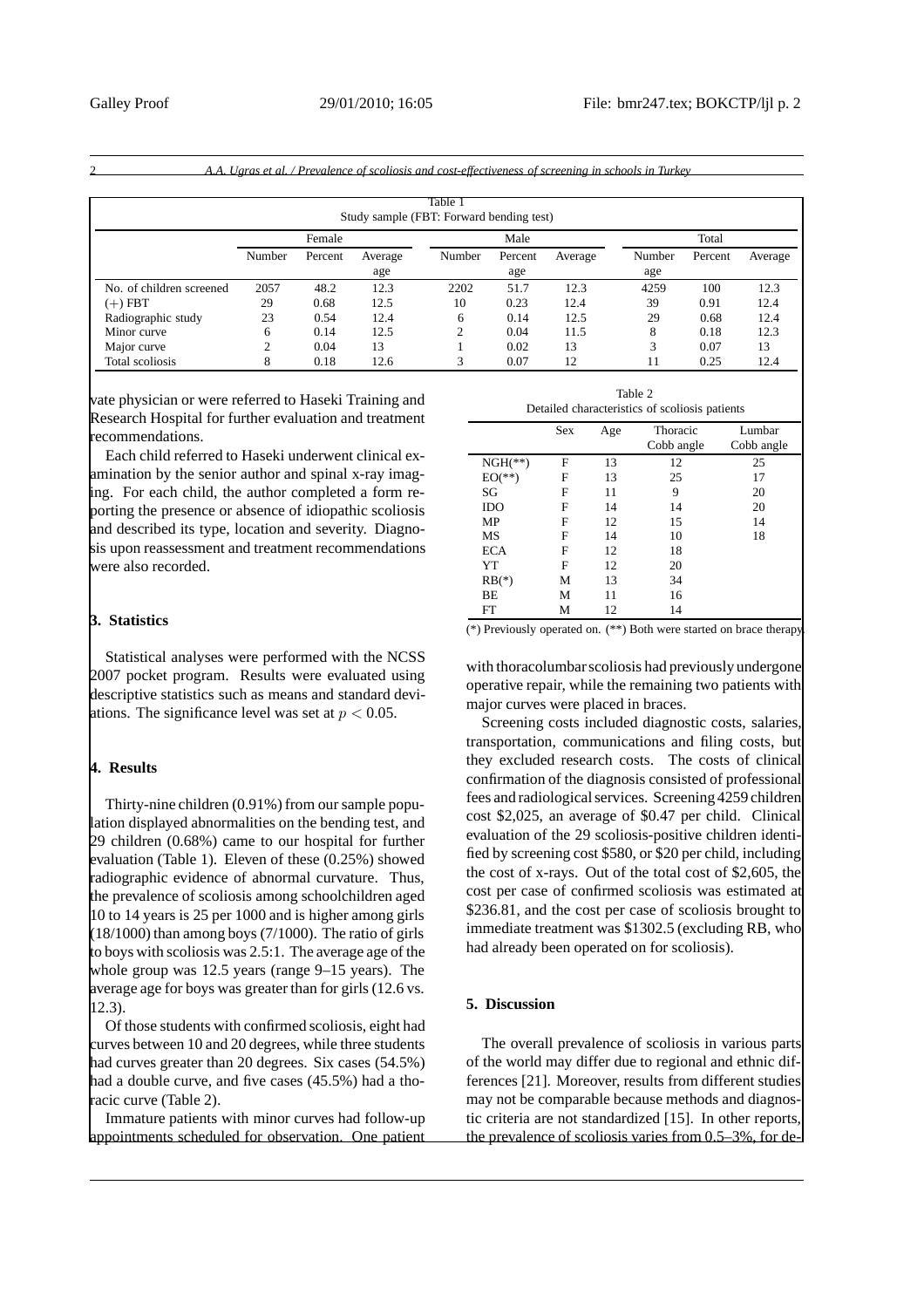formities  $\epsilon$ 10 degrees [2,8,9,18]. The prevalence found in the current study was 0.25%. Similarly, in other Turkish populations, Serin and Ozerdemoglu independently reported the prevalence of scoliosis as 0.59% and 0.33%, respectively [14,17]. In addition, the femaleto-male ratio in our population (2.5:1) is comparable to that of other study populations [2,8,19,21].

The proportion of children (0.91%) in this study who were referred for further evaluation after school screening differs from other studies, which have reported ranges of 3–18% in foreign countries [10,15]. It is possible that the referral rate was low because children were examined by orthopedic surgeons.

Orthopedic surgeons view scoliosis screening as beneficial and cite the effectiveness of nonoperative treatment, meaning high-standard conservative treatment, including physical therapy (side-shift and hitch exercises), intensive inpatient exercise programs and bracing [11,20]. It is also generally accepted that bracing can alter the natural history of idiopathic scoliosis [1, 4–6], while high-standard conservative treatment can reduce the need for (and thus the incidence of) surgical treatment [11,16,20]. Grivas et al. stated that school screening is justified, as it enables detection of mild and reversible spinal curvatures [5], so that they can be treated conservatively before they develop into spinal deformities with potential to cause life-long symptoms [7].

Although epidemiologists and public policy makers argue that the total health care burden of scoliosis is low and the cost of screening excessive [3], Lonstein et al. estimated the cost of screening at an average of 35 cents per pupil in Minnesota, although this figure varied from 24 cents to \$1.75 [10]. Morais et al. reported that the cost of screening was \$2.31 per child [13]. In this study, the cost of screening for scoliosis was low, at 47 cents per child screened, but the cost per child with scoliosis who began brace therapy was \$1302.50. Today, the total cost of a scoliosis operation in Turkey is approximately 9,000 USD. Thus if only one child is successfully braced and does not require surgical treatment, the savings in treatment costs will have paid for the entire screening program.

However, we did not include costs for surgical treatment for children who failed brace treatment; in addition, the study sample was relatively small. Therefore a more extensive study is warranted to determine whether a screening program for scoliosis is justified.

In conclusion, the prevalence rate of idiopathic scoliosis in our school-age population was comparable to rates in other school-screening studies. The prevalence rate was 18 per 1000 for girls and 7 per 1000 for boys. The scoliosis screening program appears to have been cost-effective in Turkey. The average cost of finding one child with a scoliotic curve of 10 degrees or greater was \$236.81.

#### **References**

- [1] M.A. Asher and D.C. Burton, Adolescent idiopathic scoliosis natural history and long-term treatment effects. Scoliosis 2006, 1:2.
- [2] H.L. Brooks, S.P. Azen, E. Gerberg, R. Brooks and L. Chan, Scoliosis: A prospective epidemiological study, *J Bone Join Surg Am* **57**(7) (Oct 1975), 968–972.
- [3] W.P. Bunnell, Selective screening for scoliosis, *Clin Orthop Relat Res* (434) (2005 May), 40–45. Review.
- [4] A.J. Danielsson, R. Hasserius, A. Ohlin and A.L. Nachemson, A prospective study of brace treatment versus observation alone in adolescent idiopathic scoliosis: a follow-up mean of 16 years after maturity, *Spine* (*Phila Pa 1976*) **32**(20) (15 Sep 2007), 2198–2207.
- [5] T.B. Grivas, M.H. Wade, S. Negrini et al., SOSORT consensus paper: school screening for scoliosis. Whereare we today *Scoliosis* **2** (2007), 17.
- [6] M.C. Hawes, The use of exercises in the treatment of scoliosis: an evidence-based critical review of the literature, *Pediat Rehabil* **6**(3–4) (Jul-Dec 2003), 171–182. Review.
- [7] M.C. Hawes and J.P. O'Brien, The transformation of spinal curvature into spinal deformity: pathological processes and implications for treatment, *Scoliosis* **1** (2006), 3.
- [8] T. Karachalios, J. Sofianos, N. Roidis, G. Sapkas, D. Korres and K. Nikolopoulos, Ten-year follow-up evaluation of school screening program for scoliosis. Is the forward-bending test an accurate diagnostic criterion for the screening of scoliosis? *Spine* (*Phila Pa 1976*) **24**(22) (15 Nov 15), 2318–2324.
- [9] H.J. Kim, J.S. Blanco and R.F. Widmann, Update on the management of idiopathic scoliosis, *Curr Opin Pediatr* 21(1) (2 Feb 2009), 55–64. Review.
- [10] J.E. Lonstein, S. Bjorklund, M.H. Wanninger and R.P. Nelson, Voluntary school screening for scoliosis in Minnesota, *J Bone Joint Surg Am* **64**(4) (Apr 1982), 481–488.
- [11] T. Maruyama, T. Kitagawa, K. Takeshita, K. Mochizuki and K. Nakamura, Conservative treatment for adolescent idiopathic scoliosis: can it reduce the incidence of surgical treatment *Pediatr Rehabil* **6**(3–4) (Jul-Dec 2003), 215–219.
- [12] R.L. Mittal, R. Aggerwal and A.K. Sarwal, School screening for scoliosis in India. The evaluation of a scoliometer, *Int Orthop* **11**(4) (1987), 335–338.
- [13] T. Morais, M. Bernier and F. Turcotte, Age- and sex-specific prevalence of scoliosis and the value of school screening programs, *Am J Public Health* **75**(12) (Dec 1985), 1377–1380.
- [14] R.A. Ozerdemoglu, H. Yorgancigil, K. Deveci and S. Yalcinkaya, Screening for orthopaedic symptoms and deformities in primary school children, *Acta Orthop Traumatol Turc* **30**(2) (1996), 168–174 Turkish.
- [15] L.H. Pin, L.Y. Mo, L. Lin, L.K. Hua, H.P. Hui, D.S. Hui, B.D. Chang, Y.Y. Chang and L.J. Yuan, Early diagnosis of scoliosis based on school-screening, *Bone Joint Surg Am* 67(8) (Oc 1985), 1202–1205.
- [16] M. Rigo, Ch. Reiter and H.R. Weiss, Effect of conservative management on the prevalence of surgery in patients with